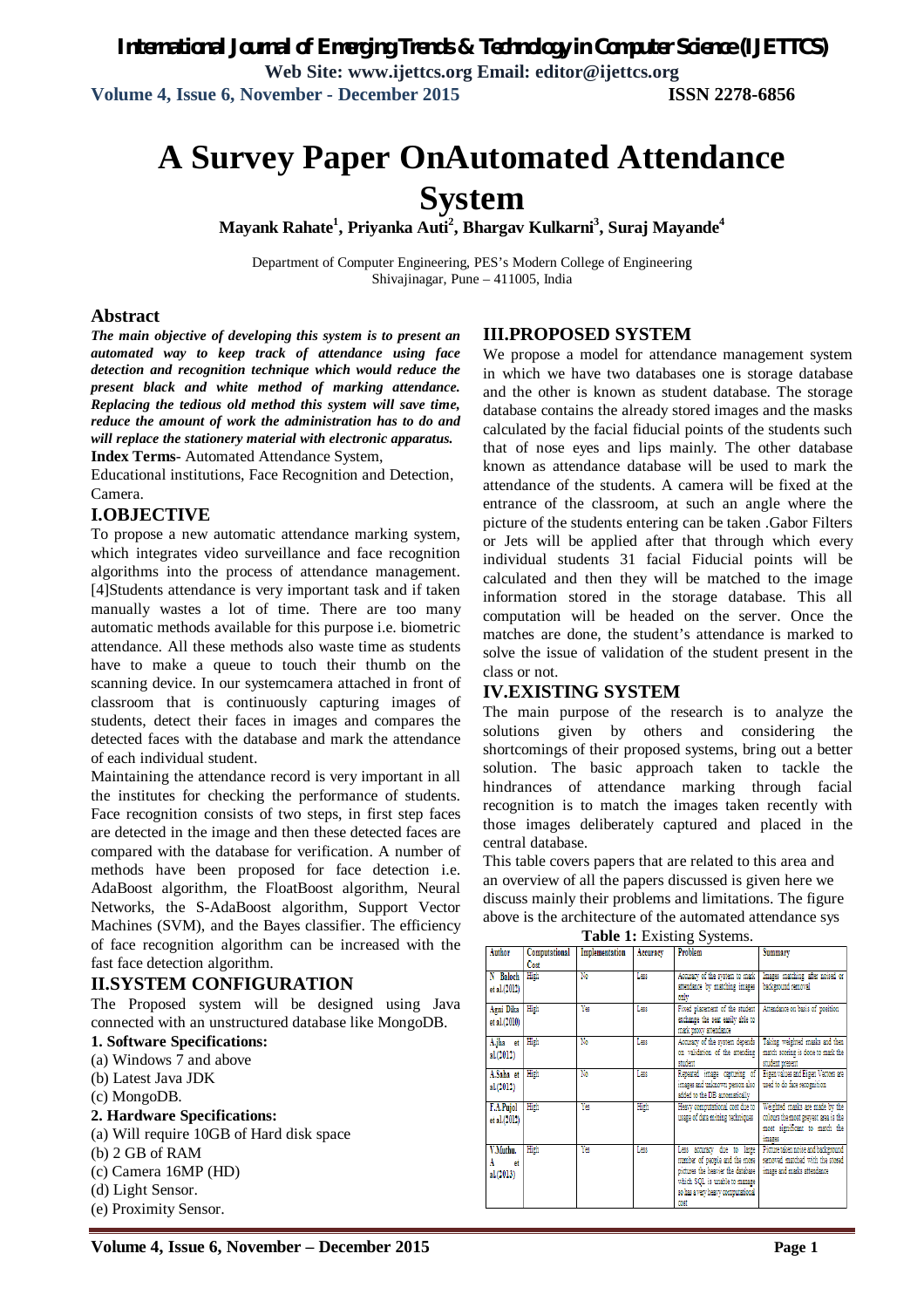# *International Journal of Emerging Trends & Technology in Computer Science (IJETTCS)* **Web Site: www.ijettcs.org Email: editor@ijettcs.org**

**Volume 4, Issue 6, November - December 2015** 

### **V.SYSTEM ARCHITECTURE**

This automatic attendance marking system integrates video surveillance and face recognition algorithms into the process of attendance management. The system is implemented using a non-intrusive web camera installed at the entrance of room, if there is any movement, proximity sensor placed at entrance gets activated and image is captured. The captured image undergoes face detection and faces recognition, and extracts all faces from the acquired images. After faces have been extracted, they are compared with an existing database of student images and upon successful recognition a student attendance list is generated and saved on a database.

[1]This work is being carried out in five stages:

#### **1. Image Capture**

The Camera is mounted at a distance from the entrance to capture the frontal images of the students. The captured image is preferred to be of the size 640x480 to avoid resizing of the image in the back-end as we observed resizing may sometimes results in poor performance.

#### **2. Face Detection**

A proper and efficient face detection algorithm always enhances the performance of face recognition systems. Various algorithms are proposed for face detection such as Face geometry based methods, Feature Invariant methods, Machine learning based methods.

#### **3. Pre-processing**

The detected face is extracted and subjected to preprocessing. This pre-processing step involves with histogram equalization of the extracted face image and is resized to 100x100. Histogram Equalization is the most common Histogram Normalization technique. This improves the contrast of the image as it stretches the range of the intensities in an image by making it clearer.

#### **4. Feature Extraction and Classification:**

The performance of a Face Recognition system also depends upon the feature extraction and their classification to get the accurate results. Feature extraction is achieved using feature based techniques or holistic **I.MATHEMATICAL MODEL:** techniques. In some holistic techniques we can make use of dimensionality reduction before classification. We compared the results of different holistic approaches used for feature extraction and classification in real time scenario.

#### **5. Post-processing**

In the proposed system, after recognizing the faces of the students, the names are updated into an excel sheet. At the end of the class a provision to announce the names of all students who are present in the class is also included. This is implemented using text to speech conversion. The system is also equipped with the facility of sending notification mail to the absentees when that facility is enabled.



#### **Figure 1:** System Architecture.

System= {Input, processing, output} Input:  $Input = \{C, S_I, T_I, S\}$ C=Captured images.  $S_I = \{ student id, student names\}$  $T_I = {teacher id, teachers names}$ S= {slots for each subject}

Processing:

Processing=  $\{D, P, F, A, M\}$ 

D= {face detection}

P= {Pre-processing}

[6]Compute the mean face image Ψ by

$$
\Psi = \left(\frac{1}{N}\right)\sum_{j=1}^{k} \sum_{i=1}^{Ni} F_i^{(j)}
$$

F= {Feature Extraction}

[6]Apply SVD on Ψ such that

$$
\Psi = \text{USV}^t = \sum_{i=1}^k \sigma_i u_i v_i^t
$$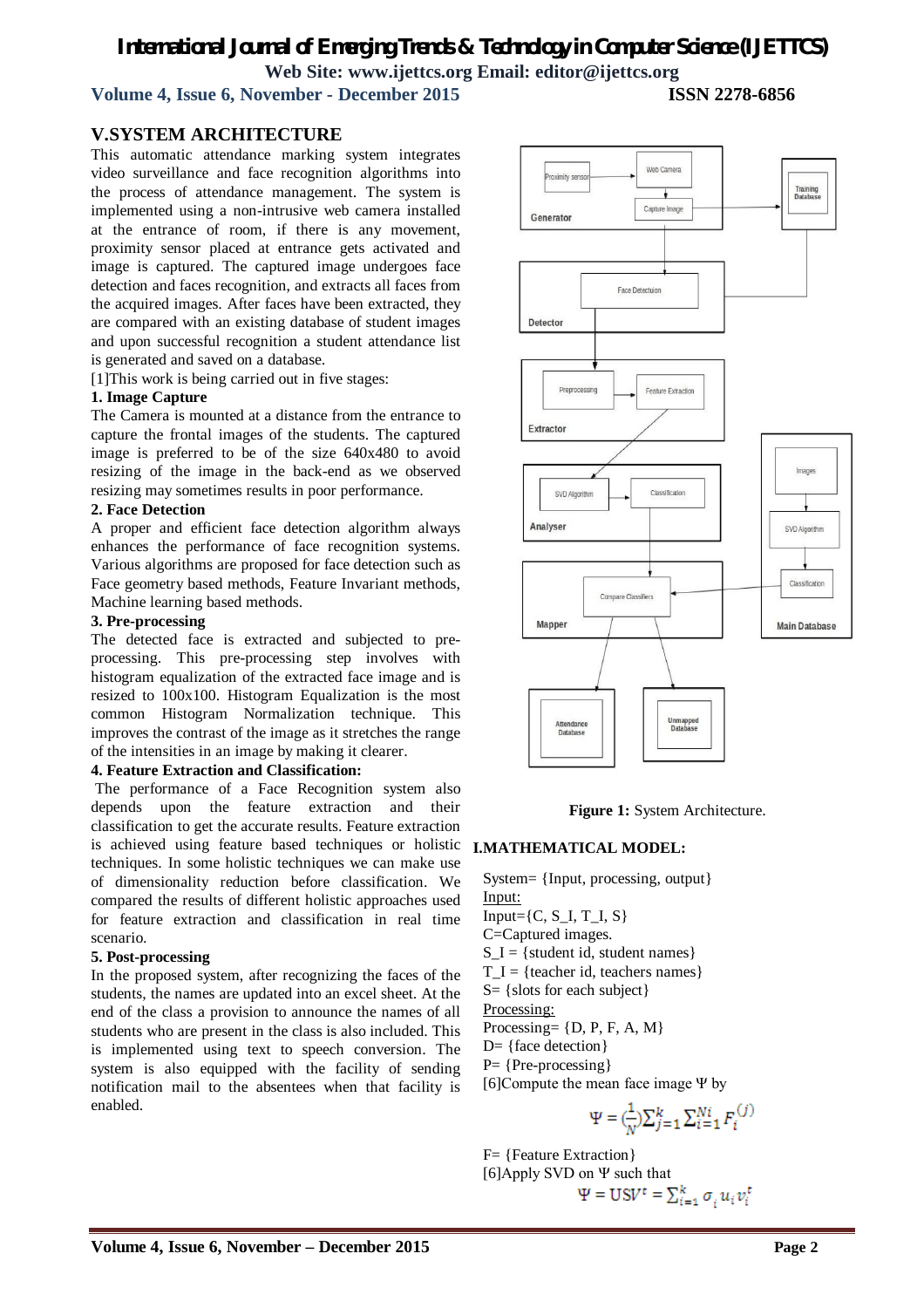# *International Journal of Emerging Trends & Technology in Computer Science (IJETTCS)* **Web Site: www.ijettcs.org Email: editor@ijettcs.org**

# **Volume 4, Issue 6, November - December 2015 ISSN 2278-6856**

Where  $k = min \{m, n\}$ . Denote that  $U = [u_1, u_2, \dots, u_m],$  $V = [v_1, v_2, \dots, v_n],$ 

$$
\sigma_1\!\geq\!\sigma_2\!\geq\!\cdot\cdot\cdot\!\geq\!\sigma_k\!\!\geq 0.
$$

[6]Each training face image 1 is transformed into a face feature matrix  $X_i^{\cup} \in \mathbb{R}^{r \times r}$  by:

$$
X_i^{(j)} = U_r^t F_i^{(j)} V_c
$$

Where r and c are user-specified and  $U_r = [u_1, u_2, \cdots, u_r]$ ,  $V_c = [v_1, v_2, \cdots, v_c].$ 

[6]A test face image T  $\in \mathbb{R}^{m \times m}$  is transformed into a face feature matrix  $Y \in \mathbb{R}^{r,m}$  by

$$
Y = U_r^t \; T V_c
$$

A= {Analyser}

[6]Compute the distance between a test face imageT and a training face images  $X_i^{(j)}$  by

$$
R_{ji} = \delta(Y_i X_i^{(j)}) = Y - X_i^{(j)}_F
$$
, a Frobenius norm.

M= {Mapper}

[6]Retrieve the top 8 subjects of the database according to the rank of Rji by argRankj

$$
\{R_{ji}=\delta(Y,X_i^{[j]})\}, 1\leq i\leq N_j\}
$$

Output: Output= {U, G}

U= {updated database with attendance mapped.} G= {Defaulters list generated.}

### **VII.SCOPE AND ADVANTAGES**

Automated attendance management is a very active topic of research. A lot of work has been done in this field and there is a lot to improve. Being one of the most successful applications of the image processing, face recognition has a vital role in technical field especially in the field of security purpose. Human face recognition is an important field for verification purpose especially in the case of student's attendance. This project is aimed at implementing a digitized system for attendance recording. Current attendance marking methods are monotonous & time consuming. Manually recorded attendance can be easily manipulated. Hence this method is proposed to tackle all these issues.

#### **VIII.INNOVATIVENESS AND USEFULNESS**

In today's world many automated attendance systems have been implemented to reduce the paper work and save time. The innovativeness of our project is that we are implementing the use of sensors that would improve the efficiency of camera. Camera is the heart of our project without which this concept of no use. Therefore it is important to maintain the efficiency of camera. Keeping the camera throughout may create problems as it would cause overhead if kept on for a long time. Sensors when implemented would help us to put on and off the camera. When the motion is sensed by the sensor the camera will turn on and take the snapshot else it would remain off. Market Potential and Competitive Advantage: For security reasons, we can use detection & recognition system. To identify culprits on bus stations, railway stations 7 other public places, we can use this system. This will be helping hand to the police. In this system, we will use GSM module. Suppose if culprit is detected, then detected signal can be transmitted using GSM module to the central control room of police station.

#### **IX.FEASIBILITY STUDY**

**Three key considerations are involved in the feasibility analysis:**

- 1. Economic Feasibility
- 2. Technical Feasibility
- 3. Social Feasibility

**Considering the above keys, feasibility of this project can be understood from the following points:**

- 1.Reduces manual effort.
- 2.Keeps track of a student's attendance correctly and gives the result.
- 3.Implementation of camera and sensors make this project totally automated.
- 4.Easy to be implemented in educational or commercial institutes.
- 5.Real time operations are done.
- 6.Images that are to be compared with the snaps taken by the camera can be easily stored in the database.
- 7.On the basic of this method, results such as defaulters list, students lecture wise n total attendance in percentage and count can be calculated and access to these results can be made available for teachers as well as students to keep track of their respective attendance.

# **X.CONCLUSION**

On the basis of this method results such as defaulters list, student's lecture wise, total attendance in percentage and count can be calculated and access to the results can be made available for teachers as well as students to keep track of their respective attendance using face recognition and detection algorithm.

#### **ACKNOWLEDGMENT**

Our thanks to the experts who have contributed towards survey of this paper.

#### **References**

- [1]. Automated Attendance Management SystemBased On Face Recognition Algorithms ShireeshaChintalapati, M.V. Raghunadh NIT Warangal, INDIA 506004 Department of E and CE 978-1-4799-1597- 2/13/\$31.00 2013 IEEE
- [2]. A Conceptual Model for Automated AttendanceMarking System Using Facial Recognition MashhoodSajid, RubabHussain, Muhammad Usman Department of Computing ShaheedZulfikar Ali Bhutto Institute of Science &Technology, Islamabad,Pakistan 978-1-4799-5421- 6/14/\$31.002014 IEEE
- [3]. Implementation of Face Recognition Algorithm for Biometrics Based Time Attendance System Adrian RhesaSeptianSiswanto# , AntoSatriyoNugroho , MaulahikmahGalinium
- [4]. Automated Attendance System Using FaceRecognition through Video Surveillance